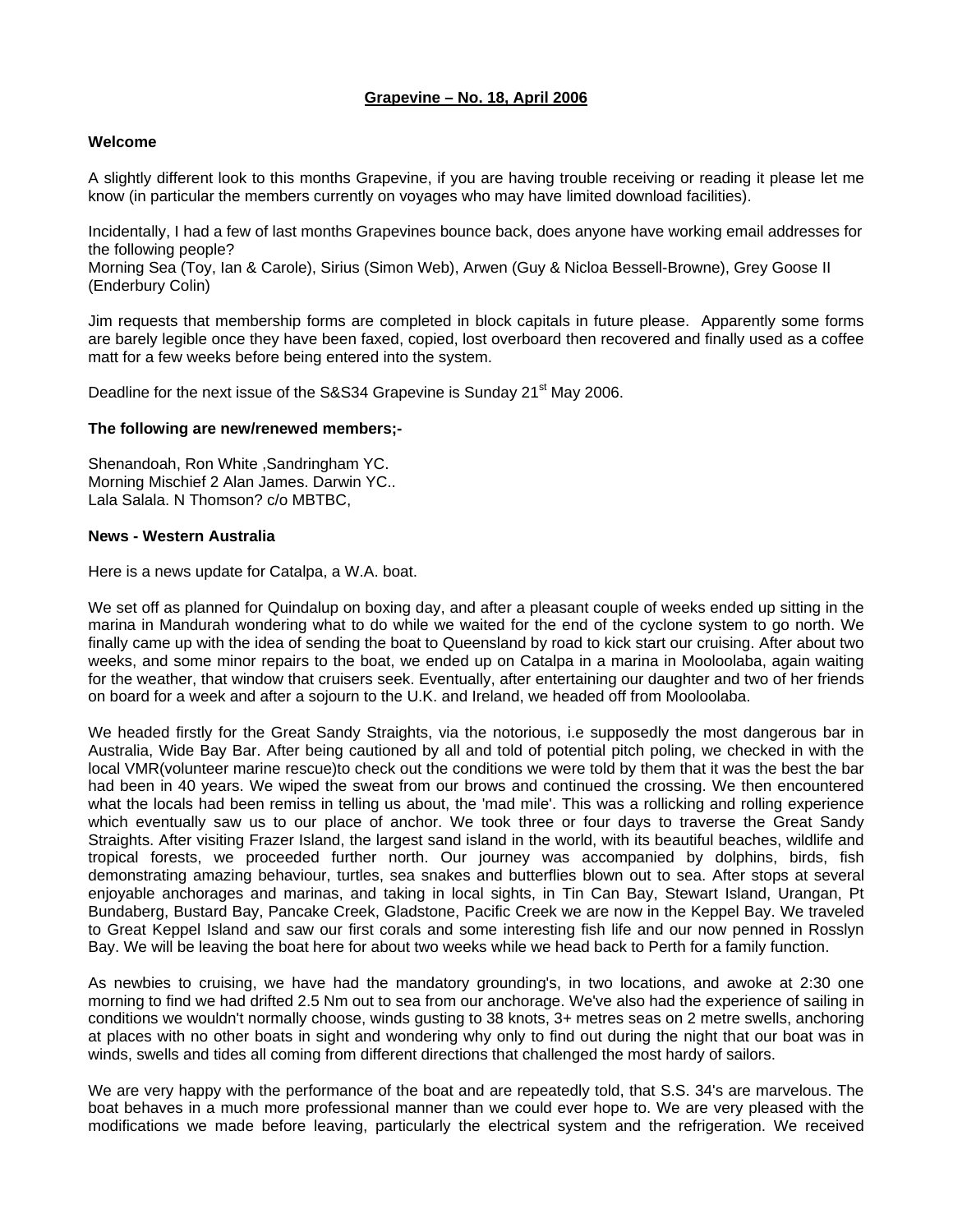ribbing's and concerned advice about our choice of 2 x 260 AH batteries i.e. mother of all batteries (getting them on board and in situ is a story in itself). Though the solar panels and wind generator don't quite keep up, especially with TV and stereo, we find we can go 10 days without needing any other form of charging.

So, we are off for a break of a couple of weeks and will be back to continue our travels in early May. Fair winds and calm seas to all.

Cheers

Charles and Brid and the mighty Catalpa

### **News - New South Wales**

**Lost and Found - Syzygi II** spotted by John McCormack (Morning Bird) in Refuge Bay

We had just spent the weekend in the Hawkesbury and were in Refuge for a swim and shower under the waterfall and I saw a red S&S34 on the other side of the bay. We motored past on the way out and didn't see anybody onboard. I would have called out if I had realized she was a Search and Rescue.

She is red topsides with a white or light colored deck, in boom reefing, a furler and a fawn dodger. She is the same 4 porthole model as Morning Bird (1984/85??) and looks to be in very good condition. I suspect she is based somewhere in Pittwater or the Hawkesbury to be in Refuge Bay on a Sunday afternoon.

(Ed:- The build of Sysygy was contracted to Swarbrick's in Perth by a Mr Sinclair Hutton on  $2^{nd}$  November 1982. She is believed to be hull number 111 and originally had a white coach roof and tangerine hull)

**News - Queensland** 

**News - Victoria** 

### **News - Overseas**

A Report from Morning Tide – Grenada Sailing Festival

When the racing season arrived in Trinidad in December 2005, Morning Tide was entered in the Cruiser Racer Division and she performed well as yacht and crew started to tune themselves for competition. After one event the topic of conversation was the Grenada Sailing Festival 2006 and Peter Morris decided that Morning Tide would make this her first overseas regatta following her re-construction.

The crew for Grenada comprised the new owner, his daughter, two experienced crew from the USA and a guy from Canada, none of whom had sailed together as a crew previously.

With everything in place we were concerned to hear on the day of our departure that all of the ferries between Trinidad & Tobago had been cancelled due to extremely rough seas and most of the other competitors from Trinidad indicated they would defer their departure to Grenada until the weather improved. Morning Tide was not to be deflected and we advised everyone of our intention to leave on schedule as we were confident our yacht could handle the conditions and we cast off around 9.00 pm at night.

The passage to Grenada was fast and rough, with winds over 30 knots from time to time, and next day we made landfall off Prickly Bay – using our GPS to navigate into the harbour. It was warm and sunny and we were delighted to arrive into such an idyllic setting.

The skipper, Peter Morris, had previously competed in many major yachting events, including two Admiral's Cup competitions, many years of RORC Offshore Racing and the Quarter Top Cup, but he had not sailed competitively for some 20 years. So we were all a bit concerned as to whether or not Morning Tide would be competitive and if we could get the best from her.

This was our first time racing in Grenada – so we took care to use the GPS to avoid rocks inshore and to navigate around the courses. The format of two or three races in a single day was unusual but worked very well – giving a chance to recover from mistakes and increasing the excitement level.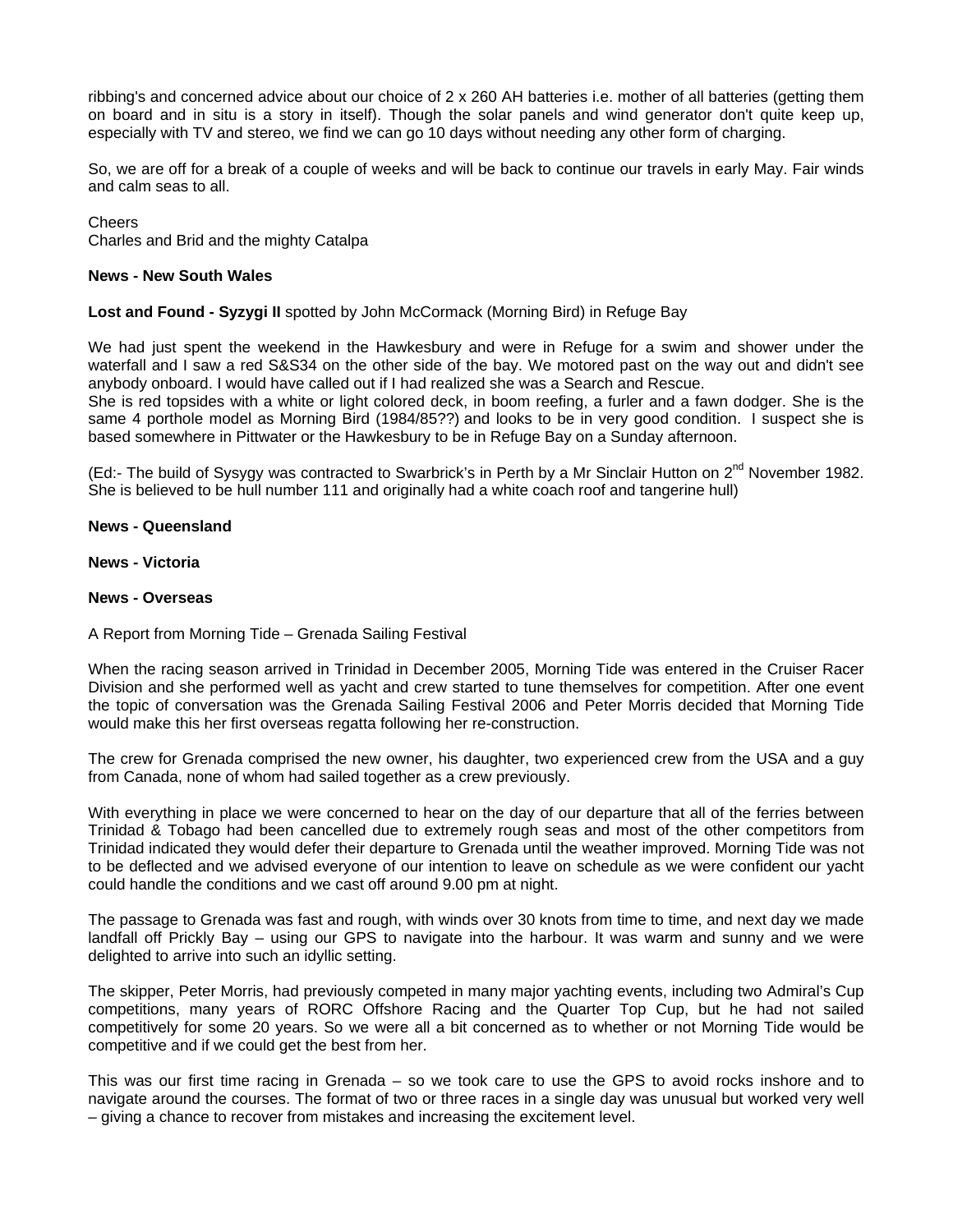Almost as soon as racing started our questions were answered, we were right on the line at the start in a great position and Morning Tide was streaking away into the wind. As each race passed our performance improved and by the end of the first day we were shown in provisional  $1<sup>st</sup>$  place. What a revelation.

The wind in Grenada was firm or strong most of the time and in these conditions S&S 34 yachts are known to excel – especially if well trimmed. We soon discovered that we could more than hold our own and crew morale was very high.

But, on visiting Race HQ at True Blue Bay next day we were shocked to hear we had been disqualified from Race 3 on day 1 due to a protest from another yacht. We did not know a protest had been lodged and we had not had any opportunity to refute whatever was being protested. We appealed to the Race Committee asking for a hearing, but our request was denied – and our crew felt very aggrieved.

But the skipper was very experienced and he advised that we all re-double our efforts to overcome the disqualification by sailing even faster in the upcoming races – and that's exactly what we did. By the final race from Grand Anse Bay back to Prickly Bay our yacht Morning Tide simply flew past to windward of larger competition and was even giving the Racing division boats a surprise.

By the end of the week we were absolutely thrilled by our achievement, we brought back a derelict yacht to racing condition and we sailed her expertly to a magnificent result. The crew were fabulous and my daughter who was previously into computers is now an avid sailor who cannot wait for the upcoming Grenada Easter Regatta.

Special thanks are also due to the two Norwegians – Henning and Lars and to Dave from the USA who joined us some days to help with grinding winches. Everyone worked very well together and we would all like to sail together again.

We should also congratulate Hood and North for their magnificent sails which performed so well – despite the fact that they were marked as "Manufactured in 1985".

Whilst we were moored in Grenada several people informed us they remembered Morning Tide from years ago, and we understand she won Antigua Race week under a previous owner many years before. Morning Tide was built in 1969 and was the next boat out of the mould after Morning Cloud – the famous yacht owned by British Prime Minister Edward Heath who used her to win the Sydney Hobart race in Australia.

Morning Tide had a fast trip back to Trinidad where she is being fitted with a new twin spreader mast and a new suit of modern sails – so watch out – we are coming back at Easter to win the Round Grenada Race if possible. The new rig should improve her light weather performance and improve reliability – at least we hope so.

In May, Morning Tide will be at the Angostura Race week in Tobago and she will remain in Trinidad in regular use for the coming year. Needless to say the current owner is delighted with his purchase and well rewarded for all the hard work to restore her.

# **The Racing Guys**

**Commodores Cup -** The 26th Annual Commodores race started out with grey sky's, a choppy sea and stiff 20 knot breeze. A majority of the fleet chose reefed mains and conservative headsails. Predictably the racing boys (Swagman and Constellation) tore off on a fast port start with full mainsails. SuperStar followed close on their heals for a while but all three were closed on (and SuperStar passed) at the first mark by Perie Banou III, whose skipper obviously chose to navigate as well as sail.

Constellation turned up the heat on the second lap and led the rest of the way to the line. Swagman finished a close second, both boats clearly demonstrating the advantage of the Mark II hull and rudder configuration. Perie Banou was not far off the pace, but lost ground after losing a sail track when spilling a reef in the mainsail on the second last leg. This gave SuperStar a chance to creep close enough to take second place on handicap.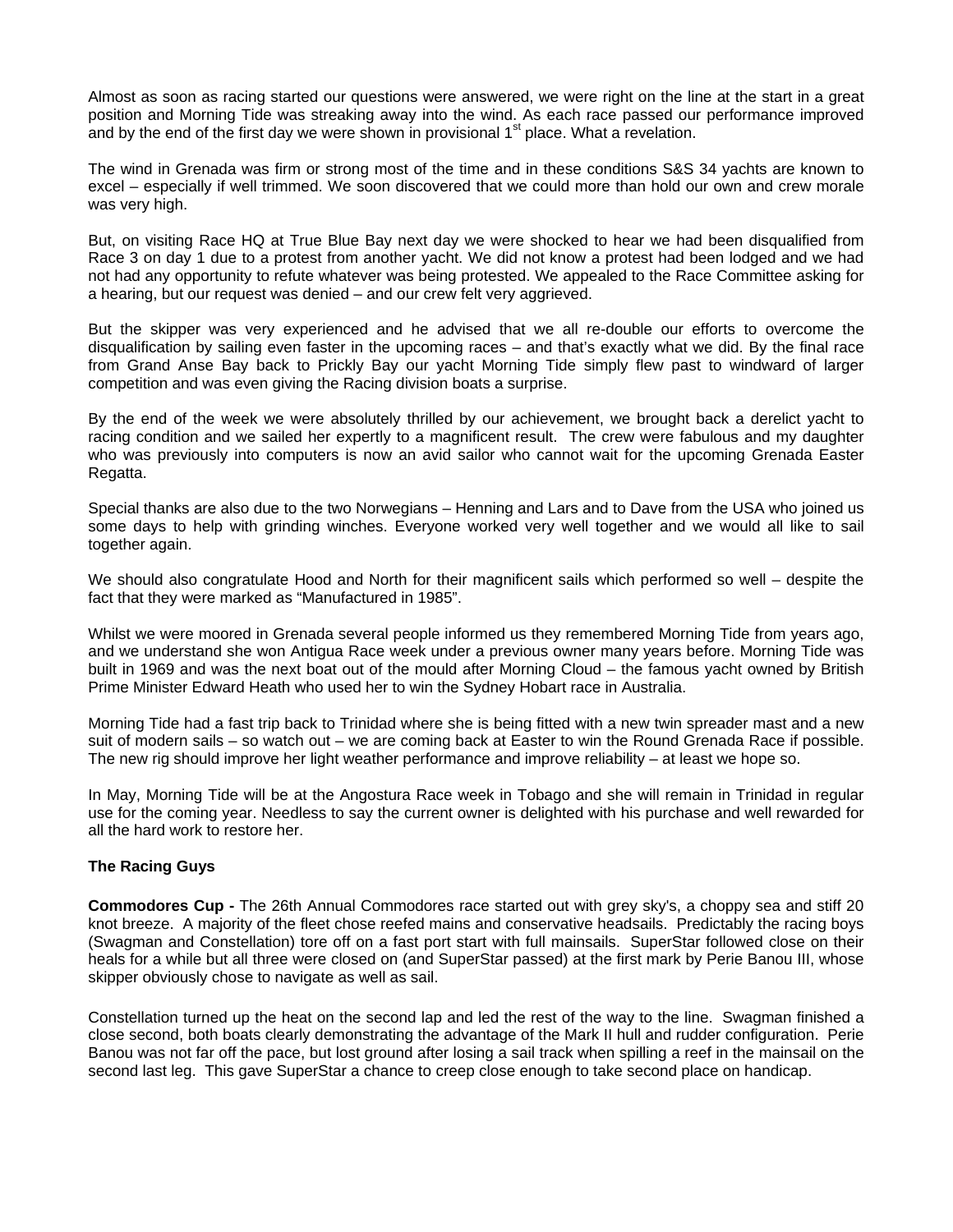

But results are not everything in this race. Fremantle Sailing Club, as always, laid on an excellent reception prior to the race and well deserved tea and cakes at the presentations. The Commodores and skippers received bottles of bubbly for their efforts and the winning Commodore the perpetual Commodores Trophy.

Andrew Waldby, Swagman, was also presented with the inaugural David & Kathleen Walters Memorial Trophy. The trophy consists a scale model of half a S&S34 hull beautifully mounted and now to be inscribed with the names of the winning yachts in future Commodores Races.

**Commodores Cup (from Roma II) -** It was rather a strange experience being back aboard Roma after selling her to Jon & Nadia. During lunch Jane and Nadia decided that the VIP boat look more comfortable than racing and thus deserted! For the second year in a row FSC commodore Peter Hector drew Roma II. I'm sure he really wanted one of the racing S&S34's so the 25 year record of FSC never winning the Commodores Race could be broken. He put a very brave face on it and smiled and said he was happy to back on board. We attempted to start at the pin end of the line, were a bit earlier and but sailed down the line, chucked in a quick (well nearly quick) tack and started mid fleet. After tacking back to port we seemed to be going ok.

Nobody onboard was sure who the boss was! Commodore Peter on the helm, Jon the owner or me as owning Roma for the last 15 years. So a committee was formed and consensus reached before each decision. Enough said, never run a ship be consensus! The poor crew work let down the ship and we gradually dropped back through the fleet. I was rather surprised to see Sulphur sail past half way through the race. We had a great tussle towards the end of the race with the last three places hotly contested with only a couple of lengths between us over the finish line.

Congratulations to the winners and to FSC for hosting another magic event.

Also, well done to the S&S34 Assoc and all the owners who allowed their boats to be used. Nothing like seeing a row of Sparkman & Stephens 34's lined up along the collector jetty while we have lunch!



*(Ed – I count 10 S&S34's in this photo – can anyone beat that?)*

Steve Laws (Formerly Roma II)

# **More Commodores Cup photos are available on the website**

# **Commodores Cup Final Results**

| Position       | Yacht            | Commodore          | Yacht Club                              |
|----------------|------------------|--------------------|-----------------------------------------|
| 1              | Swagman          | Colin Hall         | East Fremantle Yacht Club               |
| $\overline{2}$ | <b>SuperStar</b> | Peter Marshall     | Swan Yacht Club                         |
| 3              | Arwen            | John Anderson      | Royal Freshwater Bay Yacht Club         |
| 4              | Manana           | Tim Anderson       | Perth Flying Squadron                   |
| 5              | Perie Banou III  | Jerome Toonen      | Maylands Yacht Club                     |
| 6              | Constellation    | <b>Tony Carter</b> | Royal Perth Yacht Club                  |
| $\overline{7}$ | Venustus         |                    | Rick Reghenzani The Cruising Yacht Club |
| 8              | Raintree         | Jim Dabelstein     | Cockburn Powerboat Assoc.               |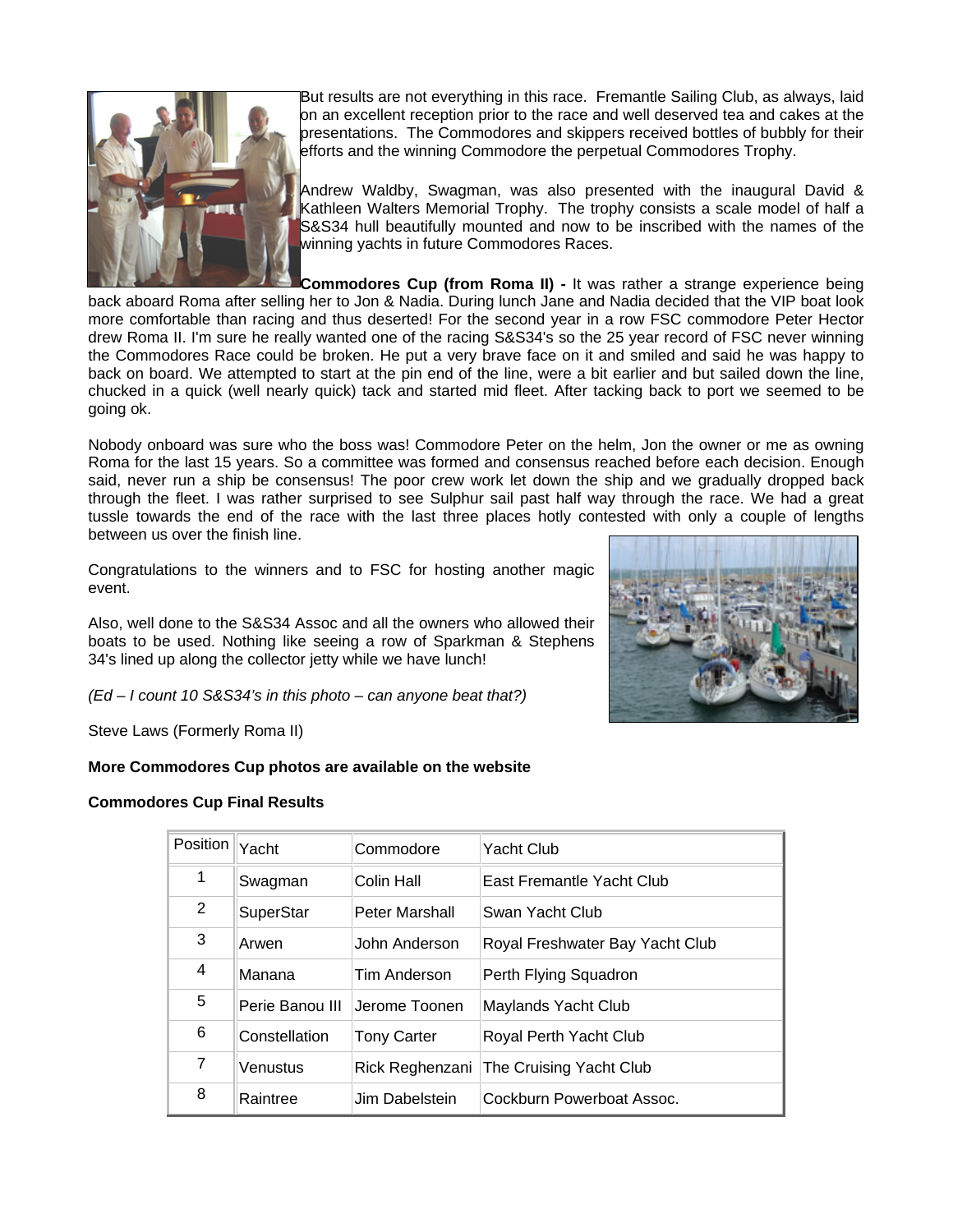| 9  | Roma II                | Peter Hector                    | <b>Fremantle Sailing Club</b>            |
|----|------------------------|---------------------------------|------------------------------------------|
| 10 | Polaris                | <b>Richard Shalders CSC RAN</b> |                                          |
| 11 | Bird of the<br>Morning | David Watson                    | <b>Princess Royal Sailing Club</b>       |
| 12 | Aries                  | Brian Johnson                   | Mandurah Offshore Fishing & Sailing Club |
| 13 | Sulphur                | Garry<br>Cunningham             | Hillarys Yacht Club                      |

| <b>Best Start</b> | Swagman       |
|-------------------|---------------|
| Fastest           | Constellation |
| Wooden Spoon      | Sulphur       |

*(Ed – Sorry the list of boats was not complete when sent from FSC – please send me corrections and I'll make sure the list is updated)* 

The **Trade-A-Boat S&S 34 Series** has been run and won. In a very tight finish, the Series was won by Lionheart (Geoff Middleton) on 16 points followed by Red William (Charles Amos) on 17 points then Morning Star (Tim Taylor) on 29 points. Fourth was Morning T (Mike Parkinson) 34 and bringing up the rear was Sirius (Richard Collins) on 37. The Series was run over 12 races within the regular Sunday series at Sandringham Yacht Club. Lionheart narrowly missed winning the series, coming second to a Beneteau by one point. Red WIlliam came in thrid overall and Morning Star was ninth, so overall in the Series we had three S&S 34s in the top ten out of 29 block entries.

Hopefully we can run the S&S 34 Series again next year with more competitors from around Melbourne.

Congratulation to Justin Brennan and his crew on Western Morning who are doing exceptioally well in the ocean. Western Morning scored a win in IRC and second AMS in the Melbourne to Grassy (King Island) race run by the Ocean Racing Club of Victoria and they also came second AMS and fourth IRC in the Melbourne to Port Fairy race also run by the ORCV.

Great to see Shanendoah II back in top trim. After a bit of a refit we're going to see the once nearly unbeatable S&S 34 back on the racetrack. Ron and Ralph White have been chosen by the Sandringham YC to represent the club in the prestigious Association Cup.

# **Wot's On**

All S&S34 Assoc. members are invited to attended the following events.

2<sup>nd</sup> August, 2006, the Castine Yacht Club and Sparkman & Stephens will host a gala 70<sup>th</sup> Birthday Celebration for the New York 32 Class (1936 New York Yacht Club One Design Racing Yachts). The Celebration will include a Symposium led by Olin Stephens focusing on Rod Stephens own NY32, Mustang and the early days of New York 32 racing; NY32 and classic yacht racing in and around Castine Harbor; and of course a fabulous dinner party. We expect at least five NY32's to be in Castine and hope that present and former NY32 owners and their crew, NY32 and classic yacht enthusiasts will join us to share reminiscences and good cheer. Preliminary programs for this Celebration and the Notice of Race for the seventh annual Castine Classic Yacht Race to Camden on August 3 can be obtained from Tim Dallas in PDF format. This race kicks off three days of classic yacht racing, culminating in the 2006 Eggemoggin Reach Regatta.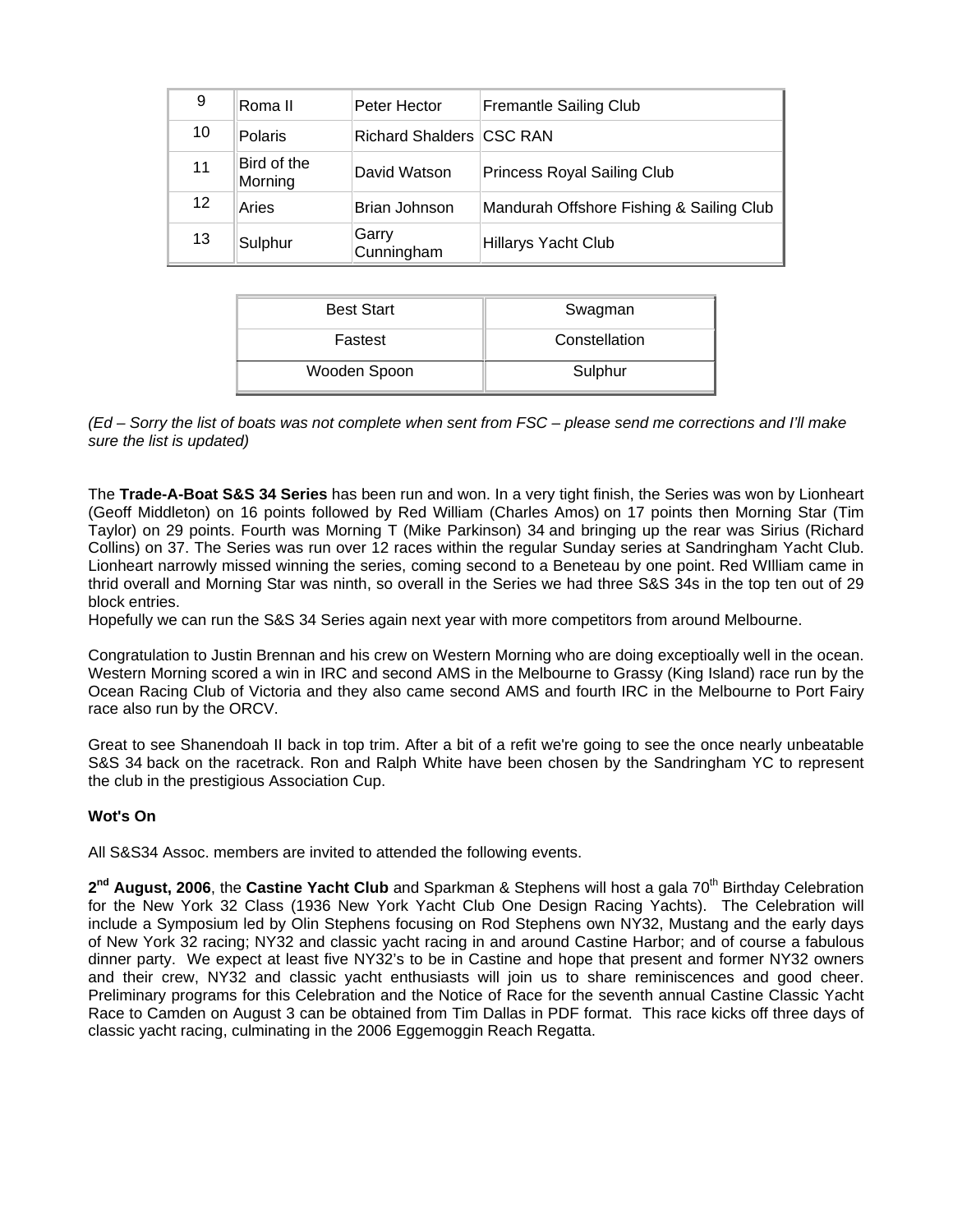# **Quote of the week**

The oldest are always the best (thanks to Wave);- *Apart from winning races, their greatest thrill was when Olin Stephens came aboard during a Skagerak race. "Do remember, she is fastest at a heel of 23.5 degrees", Olin said. They never* forgot.

# **Joke of the Week**

Two sailors meet each other on a pier. Both are dragging their right foot as they walk. One points to his foot and says; "Pearl Harbor, World War II!" The other points his thumb behind and says; "Seagull crap, 20 feet back!"

### **Definition of the Week - Bow**

- 1. Gesture from the helmsman as he crosses the finish line first.
- 2. Part of the boat that no one should have to work on.
- 3. Best part of the ship to ram another with.
- 4. Front part of catamarans often found underwater.
- 5. What you do after performing an outstanding docking maneuver.

#### **Sail The Web**

The website has had a few updates added, mainly the following;

- Grapevine archives
- Reports & photos from the Commodores Cup race in WA
- For sale section
- Technical section

Other places of interest (again, thanks to Wave)

The international S&S website at **: www.s-and-s-association.org**

Follow the restoration ofBonne Amie at: **www.gmp-vfx.com/www/investments/**

The S&S Swan Association maintain this Website which is updated regularly. You'll find photos and designs to drool over at: **www.classicswan.org**

Bob van der Wilt (S&S34 Morning Cloud) from The Netherlands has a site with some great S&S34 photos. The site is in Dutch but even if you can't manage the words, the photos make the visit worthwhile: **www.sinar.nl/MorningCloud/MorningCloud.htm**

Keep up to date with Leif and the activities of Tarantella II at: **www.tarantella.fi/**

#### **Readers Mart**

POWERSURVIVOR 35 - 12V Power or Manual Watermaker. Complete with prefilter housing and extended cruising kit. The water quality has been checked by CITOR and was better than domestic supply Comprising: Biocide, Prefilter cartridges, Membrane cleaning kit, Repair sealing kit, Installation & Maintenance Manual

Asking price \$1800 dollars current price \$3200 dollars for the unit only Contact Jim Putt on 9383 9823.

See the website for additional items and boast for sale